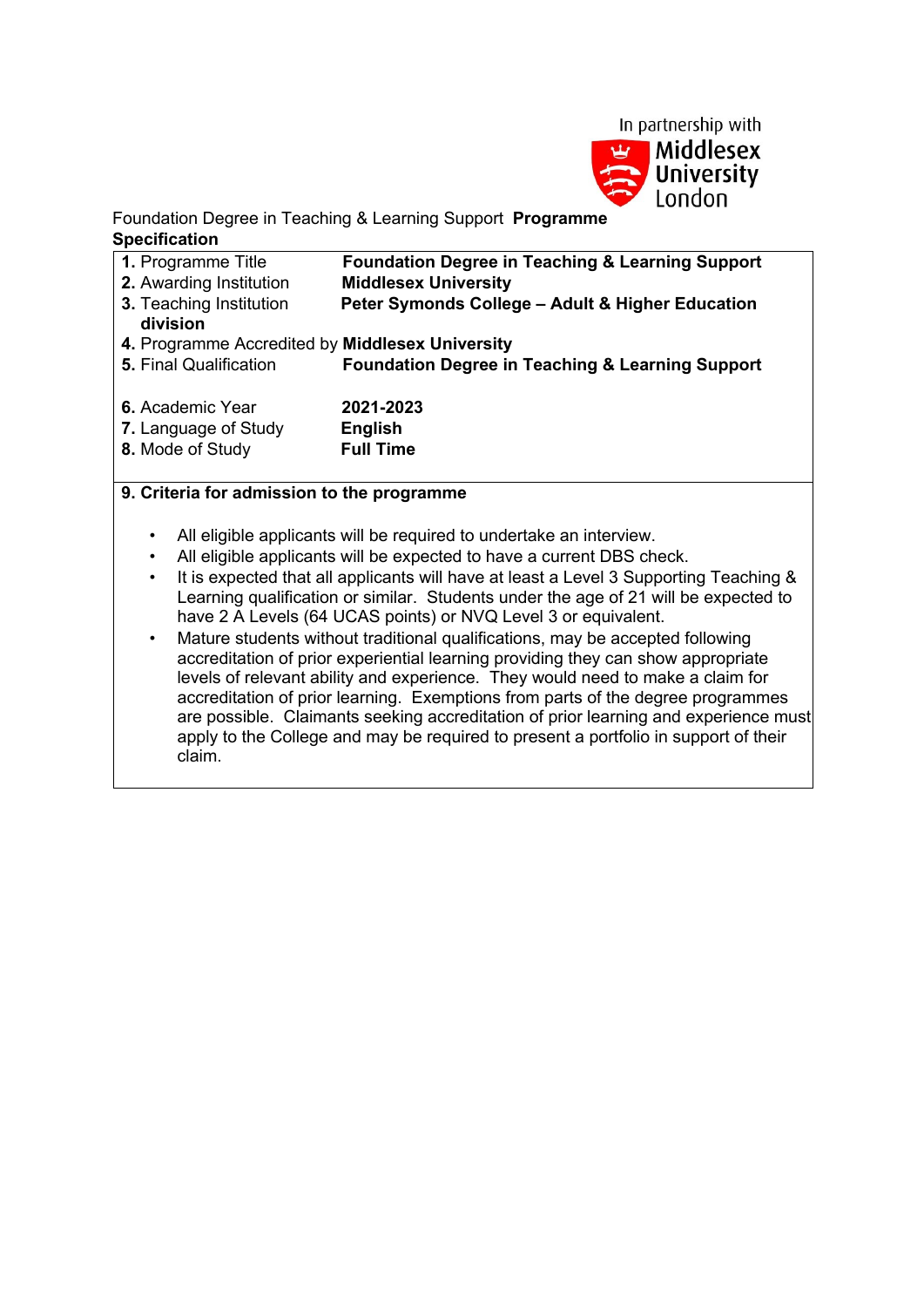## **10. Aims of the programme**

This programme aims to:

1. Enable you to develop your professional career working the education sector at a recognised level of independence and responsibility.

2. Offer a flexible route towards higher education for people with varying levels of experience. This could include vocational experience but not necessarily the academic criteria required for an honours degree programme.

3. Develop your knowledge and skills of current issues with the education sector as well as practical experience and skills to be able to work within the sector.

4. Provide a clear progression to a second or final year of a degree programme (depending

on destination) and

5. Provide a learning environment that supports and encourages you to develop your confidence and graduate skills.

6. Develop your knowledge and understanding of your role as a Teaching and Learning Assistant.

| <b>Teaching/Learning Methods</b><br>You will gain knowledge and understanding<br>through:<br>Lectures including specialist guest<br>speakers.<br>Seminars.<br>$\bullet$<br>Group work.<br>Debate.<br>Case studies.<br>Assignments.<br>٠<br>Reflection on work practice.<br>$\bullet$ |
|--------------------------------------------------------------------------------------------------------------------------------------------------------------------------------------------------------------------------------------------------------------------------------------|
| Practical experience.<br><b>Assessment methods</b><br>Student's knowledge and understanding is<br>assessed by:<br>Written assignments.<br>٠<br>Presentations.<br>$\bullet$<br>Case studies.<br>Seminar presentations.<br>٠                                                           |
| Supporting special needs, monitoring                                                                                                                                                                                                                                                 |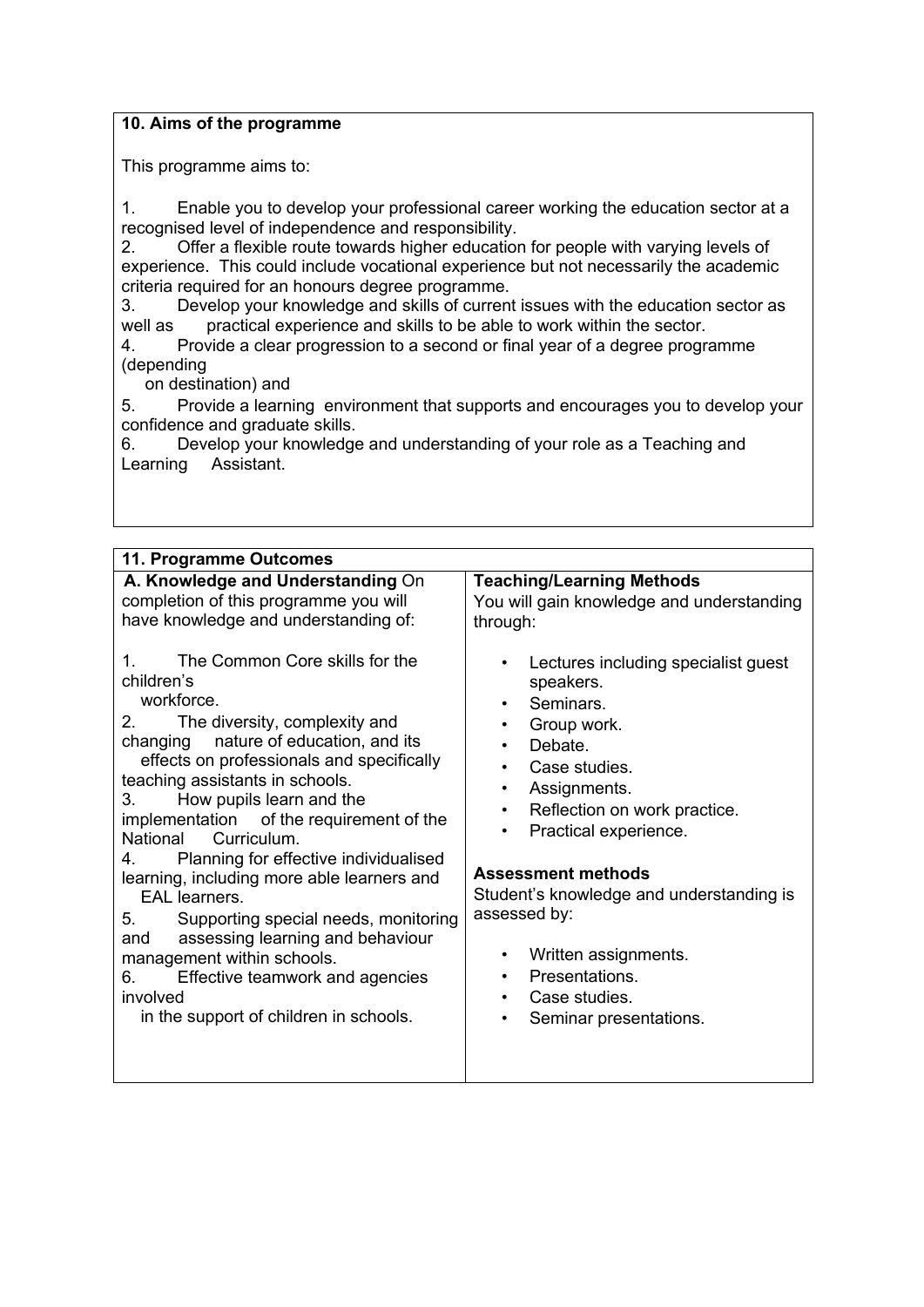| <b>B. Cognitive (thinking) skills</b>                                                                                                                     | <b>Teaching/learning methods</b>                                                |  |
|-----------------------------------------------------------------------------------------------------------------------------------------------------------|---------------------------------------------------------------------------------|--|
| On completion of this programme the<br>successful student will be able to:                                                                                | Students learn cognitive skills through:<br>Lectures including specialist guest |  |
| 1. Identify and analyse an in-depth<br>range of perspectives on learning<br>theories and apply to educational<br>practices.                               | speakers.<br>Seminars.<br>Group work.                                           |  |
| 2. Produce a range of perspectives and<br>be able to evaluate arguments from a<br>variety of authoritative sources.                                       | Debate.<br>$\bullet$<br>Case studies.<br>$\bullet$<br>Assignments.<br>$\bullet$ |  |
| 3. Evaluate own learning and practice<br>and recognise areas for development.                                                                             | Reflection on work practice.<br>٠<br>Practical experience.                      |  |
| 4. Identify, analyse and communicate<br>different principles and concepts of<br>your own profession and prepare<br>action plans to reflect best practice. | <b>Assessment methods</b><br>Students cognitive skills are assessed by:         |  |
| 5. Recognise potential risk when<br>working with all children and reflect<br>on a choice of solutions to resolve<br>problems in unfamiliar contexts.      | Written assignments.<br>Presentations.<br>Case studies.<br>$\bullet$            |  |
| 6. Reflect upon educational and learning<br>theories in order to support the<br>development of educational<br>pedagogy.                                   | Seminar presentations.                                                          |  |

| <b>C. Practical Skills</b>                                                                                                                                                                                                                                                                                                                                                                                                                                                                                                                                                                                                                                                                                                                     | <b>Teaching/learning methods</b>                                                                                                                                                                                                                                                                                                                                           |
|------------------------------------------------------------------------------------------------------------------------------------------------------------------------------------------------------------------------------------------------------------------------------------------------------------------------------------------------------------------------------------------------------------------------------------------------------------------------------------------------------------------------------------------------------------------------------------------------------------------------------------------------------------------------------------------------------------------------------------------------|----------------------------------------------------------------------------------------------------------------------------------------------------------------------------------------------------------------------------------------------------------------------------------------------------------------------------------------------------------------------------|
| On completion of this programme the<br>successful student will be able to:<br>Present ideas coherently in a variety<br>1.<br>written and oral forms.<br>οf<br>$2_{-}$<br>Utilise ICT resources effectively to<br>produce<br>assignments, to research and to develop<br>management skills.<br>3.<br>Engage effectively in problem-<br>activities in written assignments,<br>solving<br>independent study and in educational<br>settings.<br>4.<br>Participate and communicate<br>effectively in<br>groups in a variety of learning situations<br>and to different audiences.<br>Apply skills such as observation and<br>5.<br>interviewing in education, and<br>Relate and apply learning teaching<br>6.<br>strategies to educational concepts. | Students learn practical skills through:<br>Work practice.<br>٠<br>Workshops.<br>$\bullet$<br>Practical lessons.<br>$\bullet$<br>Observation.<br>Seminars.<br><b>Assessment methods:</b><br>Student's practical skills are assessed by:<br>Written assignments.<br>٠<br>Individual and/or group<br>$\bullet$<br>presentations.<br>Reflective accounts of work<br>practice. |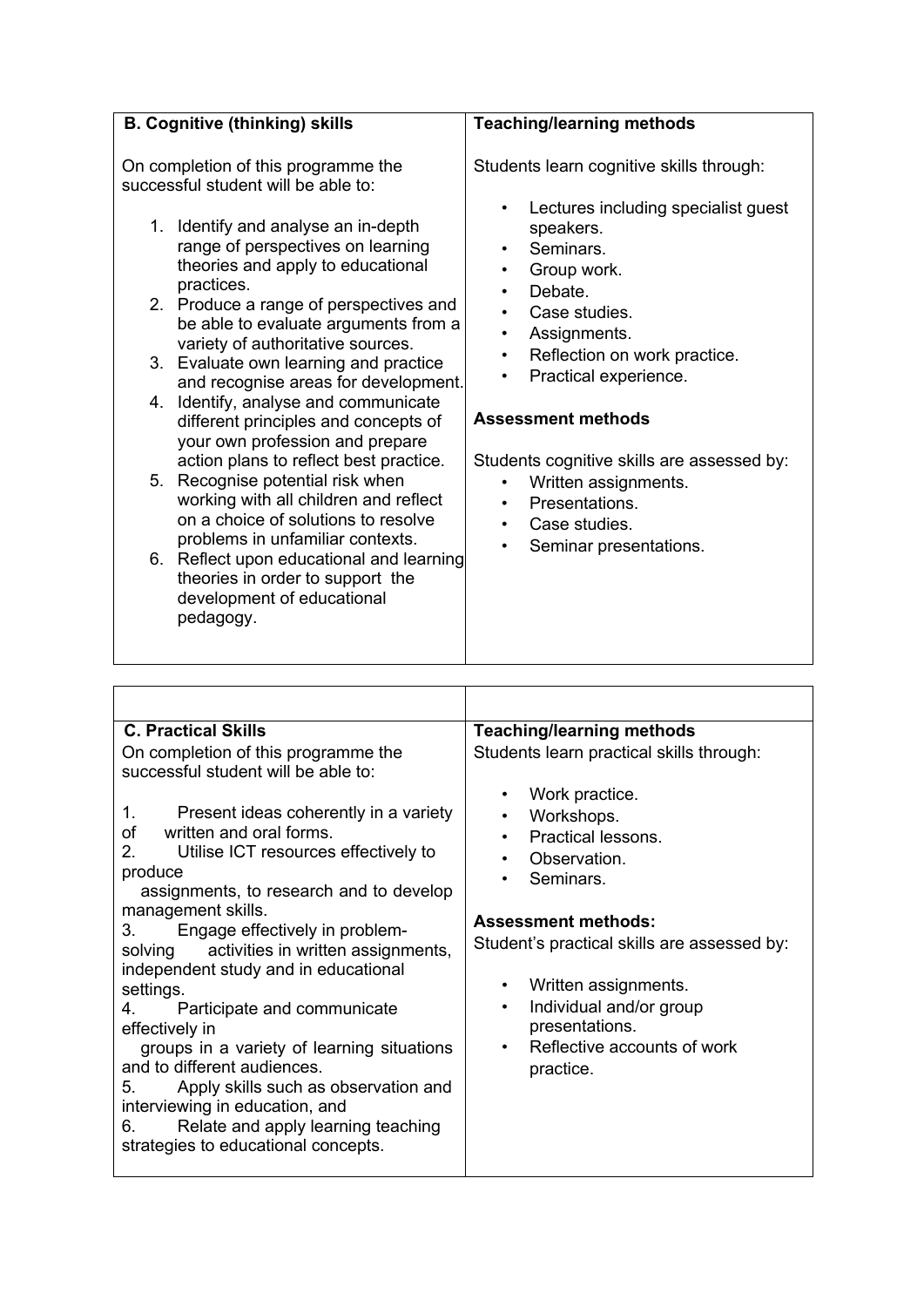| D. FdA Graduate skills                                                                                                                                                                                                                                                                                                                                                                                                                                                                  | <b>Teaching/learning methods</b>                                                                                                                                                                                                                                                                                            |  |  |  |
|-----------------------------------------------------------------------------------------------------------------------------------------------------------------------------------------------------------------------------------------------------------------------------------------------------------------------------------------------------------------------------------------------------------------------------------------------------------------------------------------|-----------------------------------------------------------------------------------------------------------------------------------------------------------------------------------------------------------------------------------------------------------------------------------------------------------------------------|--|--|--|
| On completion of this programme the                                                                                                                                                                                                                                                                                                                                                                                                                                                     | Students learn graduate skills through:                                                                                                                                                                                                                                                                                     |  |  |  |
| successful student will be able to:                                                                                                                                                                                                                                                                                                                                                                                                                                                     |                                                                                                                                                                                                                                                                                                                             |  |  |  |
| Recognise own strengths and<br>1.<br>weaknesses<br>in learning effectiveness and become a<br>reflective learner.<br>Organise own learning and display<br>2.<br>increasing levels of autonomy.<br>Learn independently in familiar and<br>3.<br>unfamiliar situations.<br>Communicate effectively.<br>4.<br>5.<br>Work as a team member,<br>collaborate, plan<br>and fulfil agreed responsibilities, and 6.<br>Use resources and time effectively,<br>interpret and use numbers and data. | Lectures including specialist guest<br>$\bullet$<br>speakers.<br>Workshops.<br>$\bullet$<br>Seminars.<br>Group work.<br>Reflection.<br>Feedback from tutors.<br>$\bullet$<br><b>Assessment methods:</b><br>Students graduate skills are assessed by:<br>Reflective reports.<br>$\bullet$<br>All assessed work.<br>$\bullet$ |  |  |  |
| 12. Programme structure (levels, modules, credits and progression requirements)                                                                                                                                                                                                                                                                                                                                                                                                         |                                                                                                                                                                                                                                                                                                                             |  |  |  |
| 12.1 Overall structure of the programme                                                                                                                                                                                                                                                                                                                                                                                                                                                 |                                                                                                                                                                                                                                                                                                                             |  |  |  |

# **Teaching & Learning Support**

The programme will take place over two years. It comprises of three terms in each year with 40 credits available each term. All modules are compulsory and vary in the amount of credit available. Most of the modules are 20 credits apart from Year one, Supporting the National Curriculum Delivery and Year two Work-based learning module (40 credits).

| 12.2 Levels and modules                                                                                                                                                                                          |                 |                                                                                  |  |  |
|------------------------------------------------------------------------------------------------------------------------------------------------------------------------------------------------------------------|-----------------|----------------------------------------------------------------------------------|--|--|
| Level 4                                                                                                                                                                                                          |                 |                                                                                  |  |  |
| <b>COMPULSORY</b>                                                                                                                                                                                                | <b>OPTIONAL</b> | <b>PROGRESSION REQUIREMENTS</b>                                                  |  |  |
| Students must take all of the<br>following:<br>Teaching & Learning<br>Support:<br>COR41<br>$\bullet$<br><b>ED54</b><br>٠<br>ED42<br>$\bullet$<br>COR <sub>43</sub><br>$\bullet$<br>ED <sub>55</sub><br>$\bullet$ |                 | Completion and attainment of all<br>learning outcomes of all Level 4<br>modules. |  |  |
| Level 5                                                                                                                                                                                                          |                 |                                                                                  |  |  |
| <b>COMPULSORY</b>                                                                                                                                                                                                | <b>OPTIONAL</b> | <b>PROGRESSION REQUIREMENTS</b>                                                  |  |  |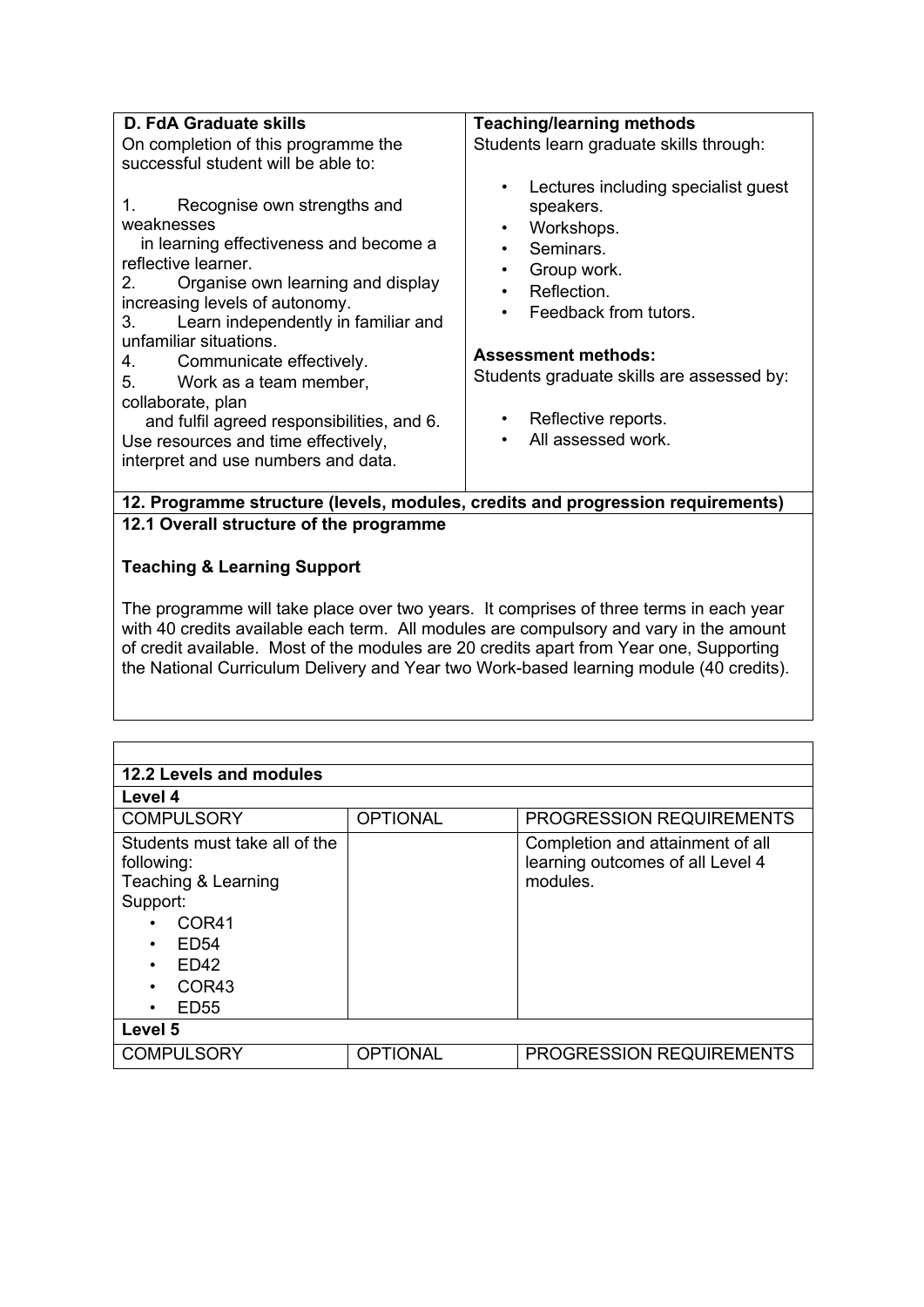| Students must take all of the<br>following:<br>Teaching & Learning | Completion and attainment of all<br>learning outcomes of all Level 5<br>modules. |
|--------------------------------------------------------------------|----------------------------------------------------------------------------------|
| Support:                                                           |                                                                                  |
| ED51<br>٠                                                          |                                                                                  |
| <b>ED52</b><br>٠                                                   |                                                                                  |
| <b>ED53</b><br>٠                                                   |                                                                                  |
| COR <sub>54</sub><br>٠                                             |                                                                                  |
| <b>PM52</b><br>٠                                                   |                                                                                  |
|                                                                    |                                                                                  |

## **12.3 Compensation of Grades**

Compensation is granted only by the Programme Assessment Board. It should not be granted for any module where opportunities for reassessment are available, unless the student's progression would be delayed in undertaking such reassessment. Compensation of assignments achieving marks of between 35% and 39% in modules at Levels 4 and 5 may be compensated at the discretion of the Programme Assessment Board. It is subject to satisfactory overall performance and is permitted for a maximum of 30 credit points out of 120 credit points. Any compensation should be taken in the context of a student's extenuating circumstances; without extenuating circumstances compensation would not normally exceed 30 points beyond Level 4. Compensation will not normally be agreed for project or dissertation modules. All modules are compulsory for Level 4 and 5.

#### **13. Curriculum map**

See attached.

#### **14. Information about assessment regulations**

This programme follows Peter Symonds College Academic Regulations. In addition, the programme requires that in order to progress you need to have met the attendance requirements as outlined in the Module Handbook.

Assessment helps both you and the staff to understand the level you are at and demonstrate your ability to progress to a higher level. Within each module multiple assessments will be aggregated to form the overall mark. Support and advice from teaching staff is available to assist in working towards all assessments. All students must submit assessments electronically uploaded to Moodle with the appropriate front sheets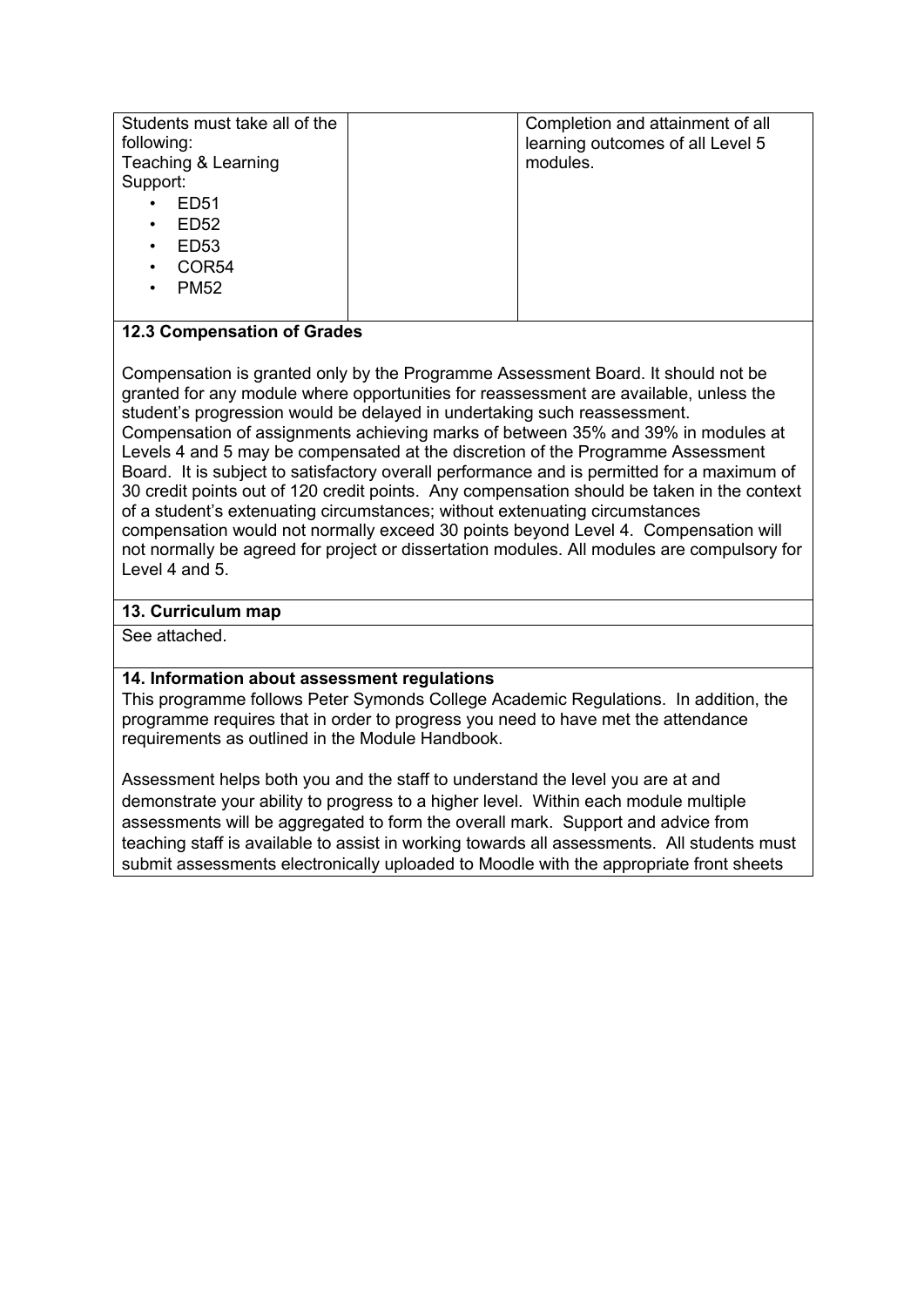fully completed. Failure to do so will result in your assessment being returned to you unmarked.

## **Academic Misconduct**

All of the following will be considered as academic misconduct:

- Plagiarism.
- Collusion.
- Infringement or avoidance of assessment regulations.
- Infringement of examination regulations.
- Fraudulent behaviour.
- Bribes and/or inducements.
- Fabrication of evidence, and;
- Failure to seek ethical approval when appropriate.

Initial reports of academic misconduct will go to the Curriculum Head or the Examinations Officer. Investigative meetings with the Director of Adult and Higher Education will also take place to assess whether any misconduct has taken place. A series of penalties could be applied depending on the severity of the offences. These can be found earlier on in the Student Handbook and also on www.moodle.psc.ac.uk .

#### **15. Work-focussed opportunities, requirements and support (if applicable)**

Students on this programme will be expected to be working in the education sector. Those that are not will be expected to find their own setting to enable the work-based modules to be carried out, which are an essential part of the course as they integrate theory with practice.

#### **16. Future careers (if applicable)**

Those that have successfully achieved a Foundation Degree in Teaching & Learning Support, which is sector endorsed, can progress to achieve a Top-Up BA Honours Degree and Qualified Teacher Status.

The nature of the Foundation Degrees mean that they have a strong emphasis on workbased learning and so make a graduate recruit attractive to an employer as you will have insight and preparation for the world of work and can apply the necessary skills immediately.

#### **17. Particular support for learning (if applicable)**

In 2007 a new curriculum resource centre was opened at the Learning Resource Centre on the Peter Symonds College sixth form site. This has numerous computers, small workshops which are bookable for group work and an extensive range of curriculum related resources. Online reference resources and journals are available and on the Stoney Lane site computers and Wi-Fi are also available for your use. Tutors will be available via email communication.

Additional support is available for all students with disabilities and learning support needs. There is a comprehensive study support team who are able to assist with requirements for you that may include additional time, special equipment, and the assistance of a Learning Support Assistant or note-taker. Your selection for courses will be based purely on academic criteria and any request for information on learning difficulties is in order to provide support for you as early as possible. Prior knowledge of any required support would be beneficial in ensuring you have the required assistance from the start of the course.